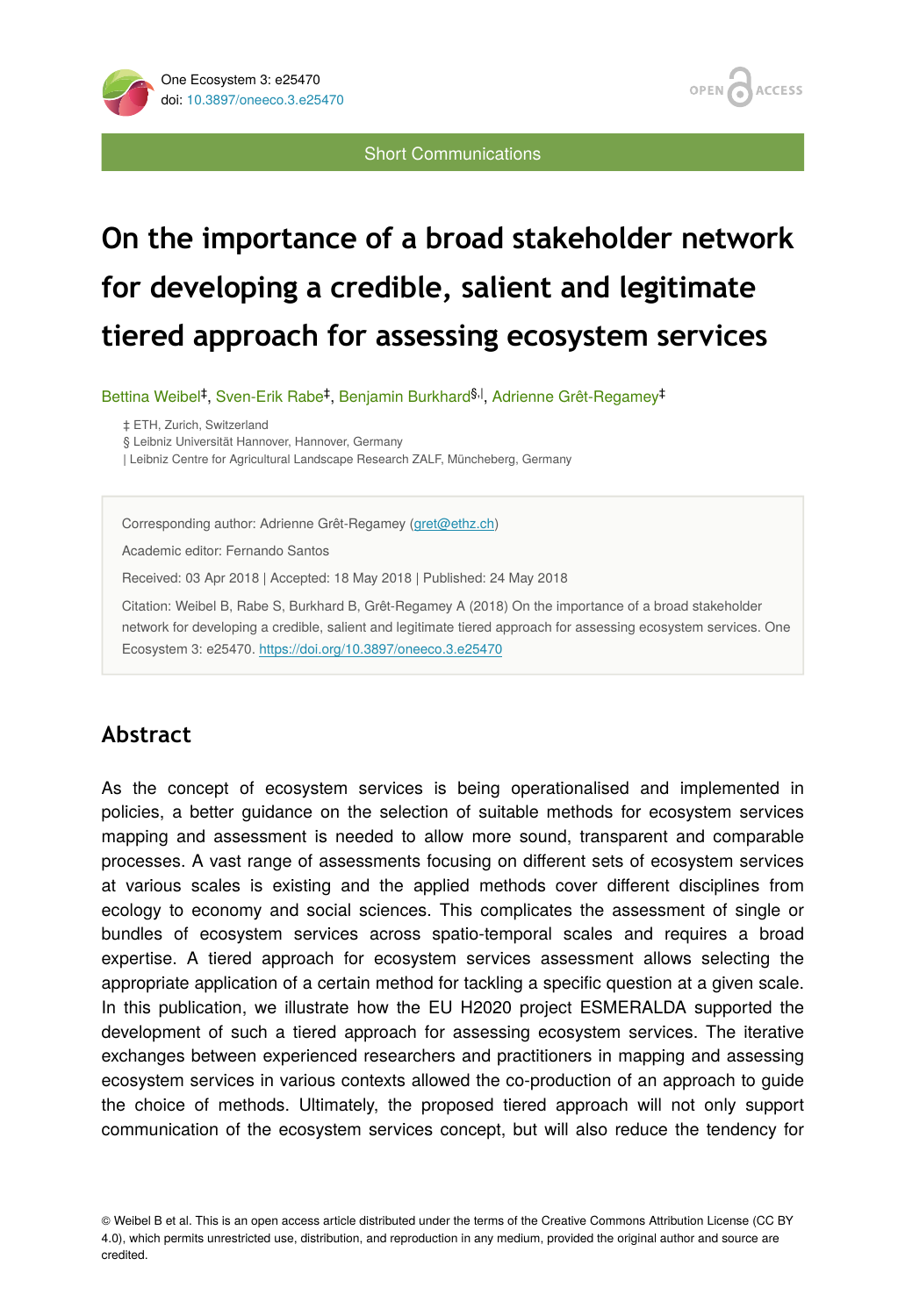selecting an unsuitable approach for solving complex problems linked to ecosystem services-based resource management.

#### **Keywords**

Operationalization, mapping, iterative process, transdisciplinary process

#### **Background: The need for structuring ecosystem services**

#### **mapping and assessment**

Haltering the loss of life-supporting services provided by nature is one of the most important challenges currently facing humanity. Despite the recognition of the need for action, decision-making is facing important uncertainties related to different aspects of global change (see Polasky et al. 2011). Predicting impacts of decisions on nature and the services it provides for people at a specific place and time is challenging because of the mutual interlinkages and dependencies in complex dynamic human-environment systems. The concept of ecosystem services (ES) which has become increasingly popular, especially after the publication of the Millennium Ecosystem Assessment (2005), allows integrating different environmental characteristics including cultural aspects into decisionmaking (Maes et al. 2012). For a review on the rise of the concept, we refer to Chaudhary et al. (2015) and Costanza et al. (2017). While the potential of the concept has meanwhile been well recognised, putting it into action, i.e. delivering information useful to decisionmakers, remains challenging (Carpenter et al. 2009, Daily et al. 2009, Groot et al. 2010). In the past years, efforts have been made to overcome limitations and to bridge gaps related to methodological aspects such as mapping of ES (see Kareiva et al. 2011, Malinga et al. 2015,Burkhard and Maes 2017), valuation of ES (see Sukhdev et al. 2014, Jacobs et al. 2018) or the integration of ES in decision-support tools (see Bagstad et al. 2013, Grêt-Regamey et al. 2017a). Various recent research projects and international programmes (see Costanza et al. 2017 for a list of programmes and institutions) have supported these efforts and generated tools and decision-support platforms (for a review, see Grêt-Regamey et al. 2017a).

Depending on the purpose of the decision-making process or the question behind an assessment, various ES information is required at different locations in space and in various time-frames. The information required usually varies regarding needs of precision, resolution and accuracy and the selection of ES to be considered depends on the issue at stake. This makes the selection of methods and data for the assessments difficult. Recently, decision-trees for the selection of biophysical, economic and socio-cultural methods were developed in the frame of the EU project OpenNESS\*1 (Harrison et al. 2018). The OpenNESS decision-trees are based on the experience of 27 case studies. The authors list reasons for method selection and define the key features of the methods. The decision-trees are clearly structured and consider relevant aspects of ES mapping and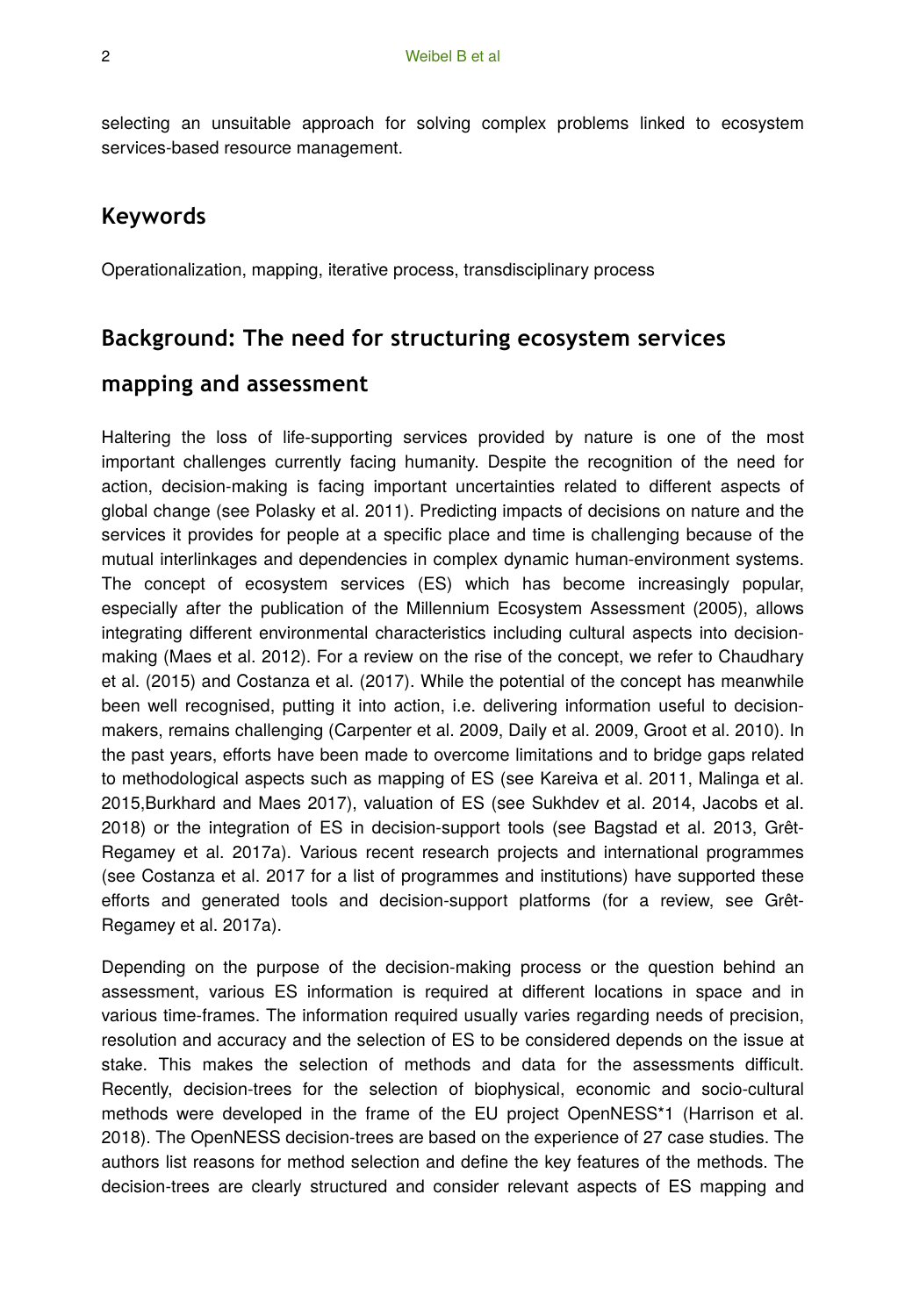assessment. The difficulty with identifying a single method is that the method as such can usually be applied at various levels of complexity. For example, process-based models can be very complex consisting of various parameters and interlinkages, but they can also be rather simple and only consider few parameters. Lookup tables, on the other hand, are a comparably simple method but can consider many variables, which allow them to illustrate complex situations (Burkhard et al. 2012).

### **Tiered approaches**

Standardised reporting is known, for example, in the frame of climate reporting for the Intergovernmental Panel on Climate Change IPCC: Greenhouse gas emissions have to be reported in a form which:

- 1. allows regular updating,
- 2. is applicable in places with simple infrastructure and sparse available information and
- 3. enables the integration of a vast variety of data available in better studied regions.

The IPCC's approach gives clear guidance on how to assess the greenhouse gas emissions at various spatial and time-scales. This facilitates the comparison across countries but also across different reporting periods. Depending on the question and the purpose of the reporting and the available data sets, a specific tier level is selected. How can this be transferred to the ES concept? The InVEST tool\*2, for example, provides models with two tier levels, one for readily available data and a more complex one (Kareiva et al. 2011). While, for the national reports on greenhouse gas emissions, the purpose of the assessment is clear, ES mapping and assessment are usually intended for various applications, i.e. different purposes and questions from policy, science, business and society (see Maes et al. this issue).

#### **The proposed tiered approach for ecosystem services mapping**

#### **and assessment**

Under the EU H2020 coordination and supporting action ESMERALDA\*3 (Enhancing ecoSysteM sERvices mApping for poLicy and Decision mAking), a tiered approach was developed based on earlier suggestions (Grêt-Regamey et al. 2015) and is presented in the open access book "Mapping Ecosystem Services"\*4 (Grêt-Regamey et al. 2017b in Burkhard and Maes 2017). A decision-tree helps the user to identify the relevant tier level and indicates example methods that are often applied at this level. The goal is to provide guidance for selecting ES assessment and mapping methods. In order to generate a consensus on a tiered approach amongst researchers and practitioners, an iterative transdisciplinary process was started. A sequence of four workshops with members of ESMERALDA (whereof 44% came from Universities, 16% from other academia, 28% from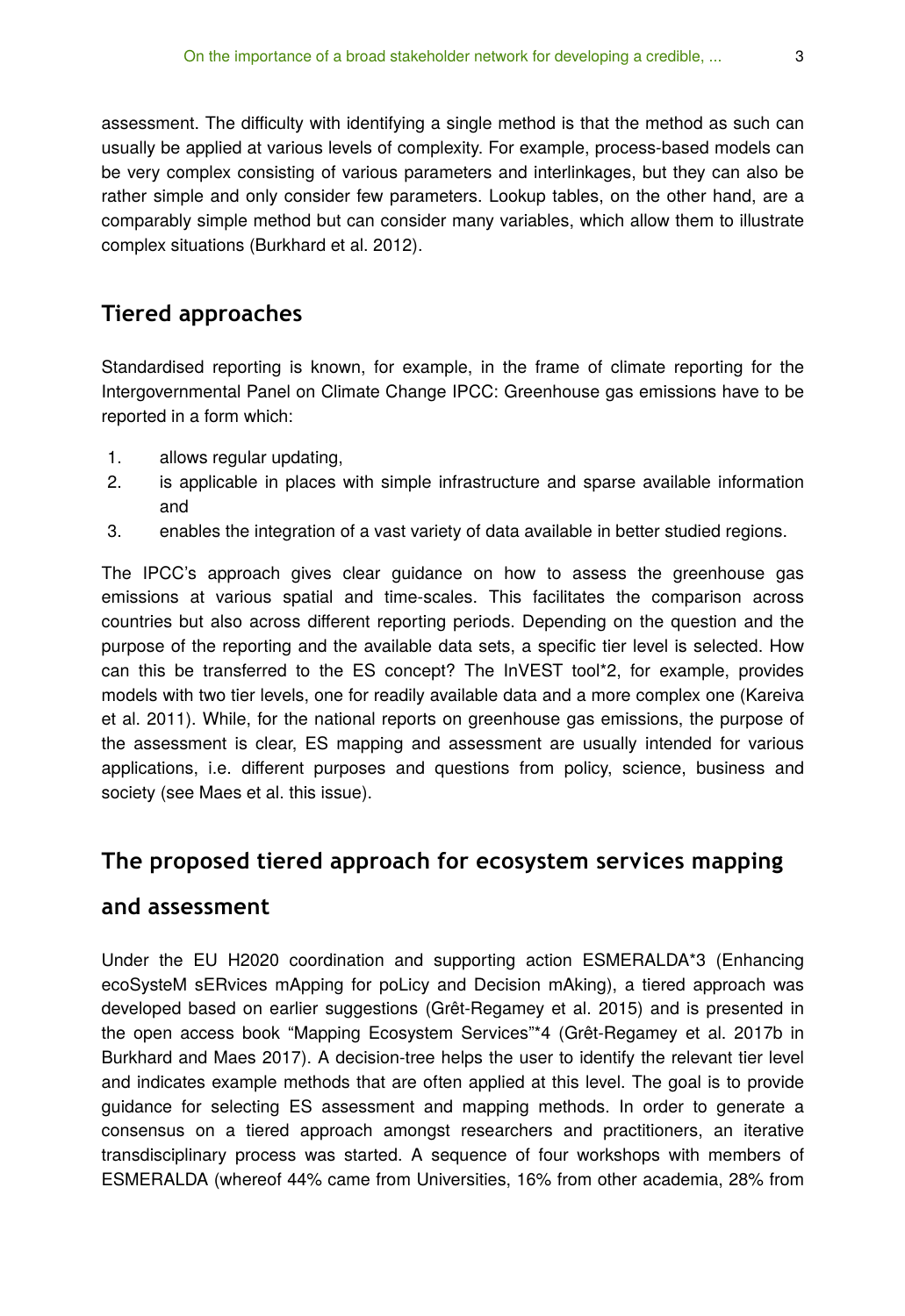state and other superior organisations and 12% from small-to medium scale enterprises originating from all 28 EU member states and Switzerland, Norway and Israel), intertwined with two additional workshops with stakeholders (national authorities responsible for mapping ecosystem services under the EU Biodiversity Strategy's Target 2 Action 5\*5, allowed taking into account diverse actors' views and discussing trade-offs associated with each possible approach (ESMERALDA 2015). In Fig. 1, the sequence of the workshops is presented in an overview.



In a first step, a survey amongst EU member state representatives identified key stakeholders and revealed gaps and requirements for ES mapping and assessments (Kopperoinen et al. 2016). While it was clear from the beginning that we would develop a three-step tiered approach ranging from rather simple (tier 1) to more complex (tier 3) approaches, we soon realised that the definition of the tiers remained challenging. The tiers were not clearly and exclusively linked to one specific aspect such as the scale (global to local) or the type of data (primary vs. secondary). Furthermore, it became obvious that assigning a unique method to a specific tier level would require a very narrow definition of the method as most methods can be applied at various levels of complexity.

These issues became clearer during the second workshop in Nottingham in 2016. A taskforce was then established to further elaborate on the tiered approach, which was presented at a second workshop in Prague (2016) and further described in the "Mapping ecosystem services" Open access book (Grêt-Regamey et al. 2017b). Around these two workshops, two other stakeholder-orientated workshops were held in Riga (2015) and Plovdiv (2017), where the tiered approach and various ES mapping and assessment case studies from across Europe were presented and discussed with the decision-makers and practitioners from EU member states and the European Commission. This process not only aimed at exchanging knowledge but at generating a new approach that exceeded the disciplinary origins of the participants. The first result of the co-production was the definition of an entry point to ES assessments, which focused on the purpose of the assessment rather than the available method, scale or the required data. In a follow-up step, we discussed how the tiered approach could be linked to a database of case studies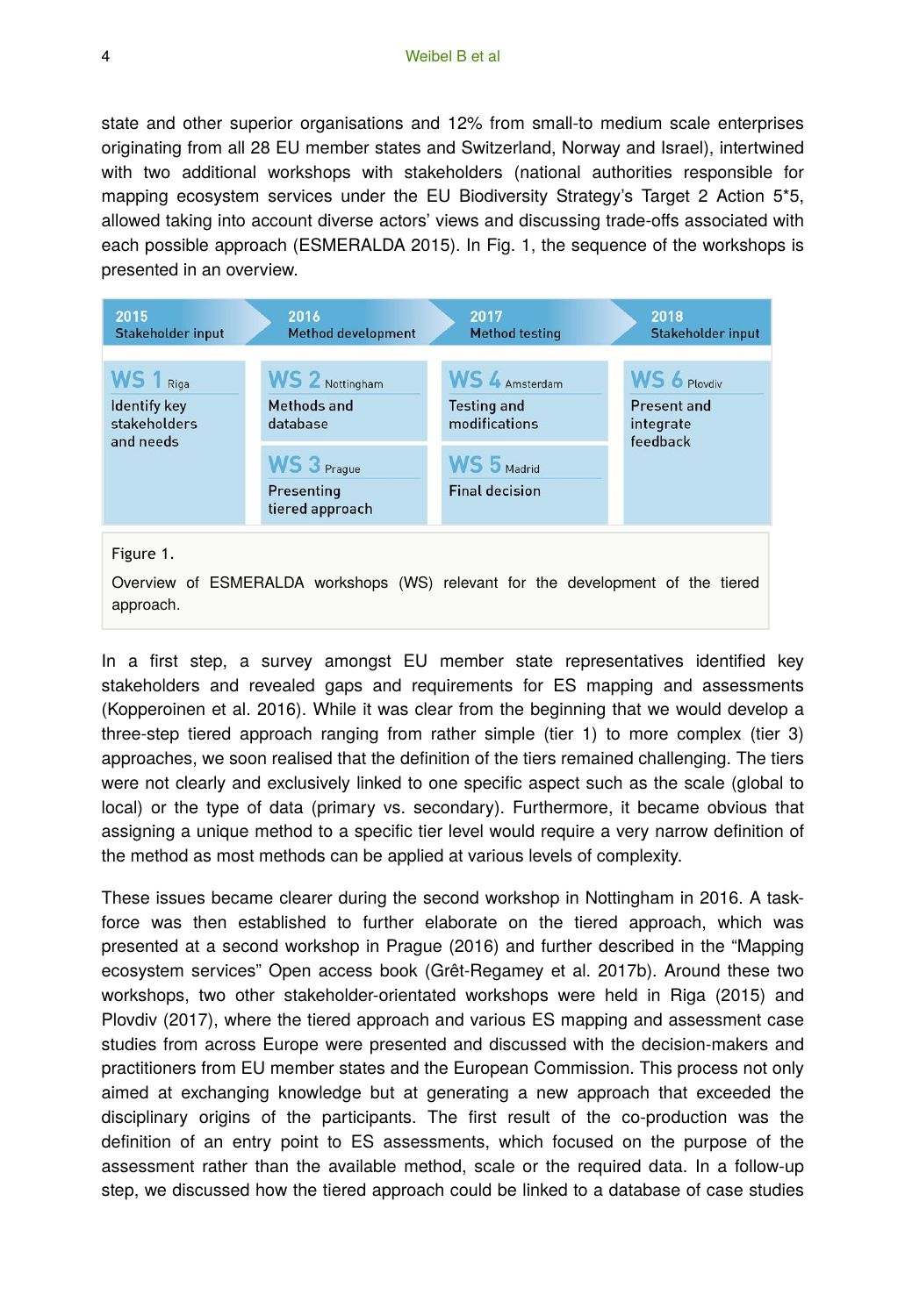during a workshop in Amsterdam in 2017. Here, we realised that asking the partners to describe the tier level of their case study resulted in very different statements, as the understanding of the tier categories was not entirely clear.



#### Figure 2.

Estimating the pollination service at three different tier levels.

In ESMERALDA, a comprehensive database of various ES mapping and assessment methods was developed (Santos-Martin et al. this issue). The project members were asked to enter methods they used in their case studies, but also to consider non-scientific studies. Several categories had to be described systematically for each method, such as the spatial scale, the type of method, the valuation domain (biophysical, social-cultural, economic) and the ecosystem type and ecosystem service addressed. For the tier level, the answers were not very consistent with the provided definition and often left blank. This led us to explicitly include categories related to the purpose of the case study rather than the tier level itself (Potschin et al. 2017): "Is it a **scoping study** (e.g. what sort of ecosystem services are provided in a region and what are the correlations between them; what is the role of forest to provide flood and erosion control)? Is it a study looking at possible **management options** (e.g. how can we ensure in a region the delivery of ecosystem services while protecting vulnerable nature; often trade-off questions)? Is the study describing the **implementation of a plan** (e.g. the study concludes that a land conversion project or a restoration will decrease or increase ecosystem services with 10%)?" The concept of the tiered approach is illustrated in Fig. 2 for the service pollination. The pollination potential decreases with increasing distance related to the common range of pollinators. For a rough overview (tier 1), the distance between the areas for agricultural production and extensively managed areas is estimated. The pollination service is highest near these land use types. For a more detailed analysis, the distance to different crops is considered together with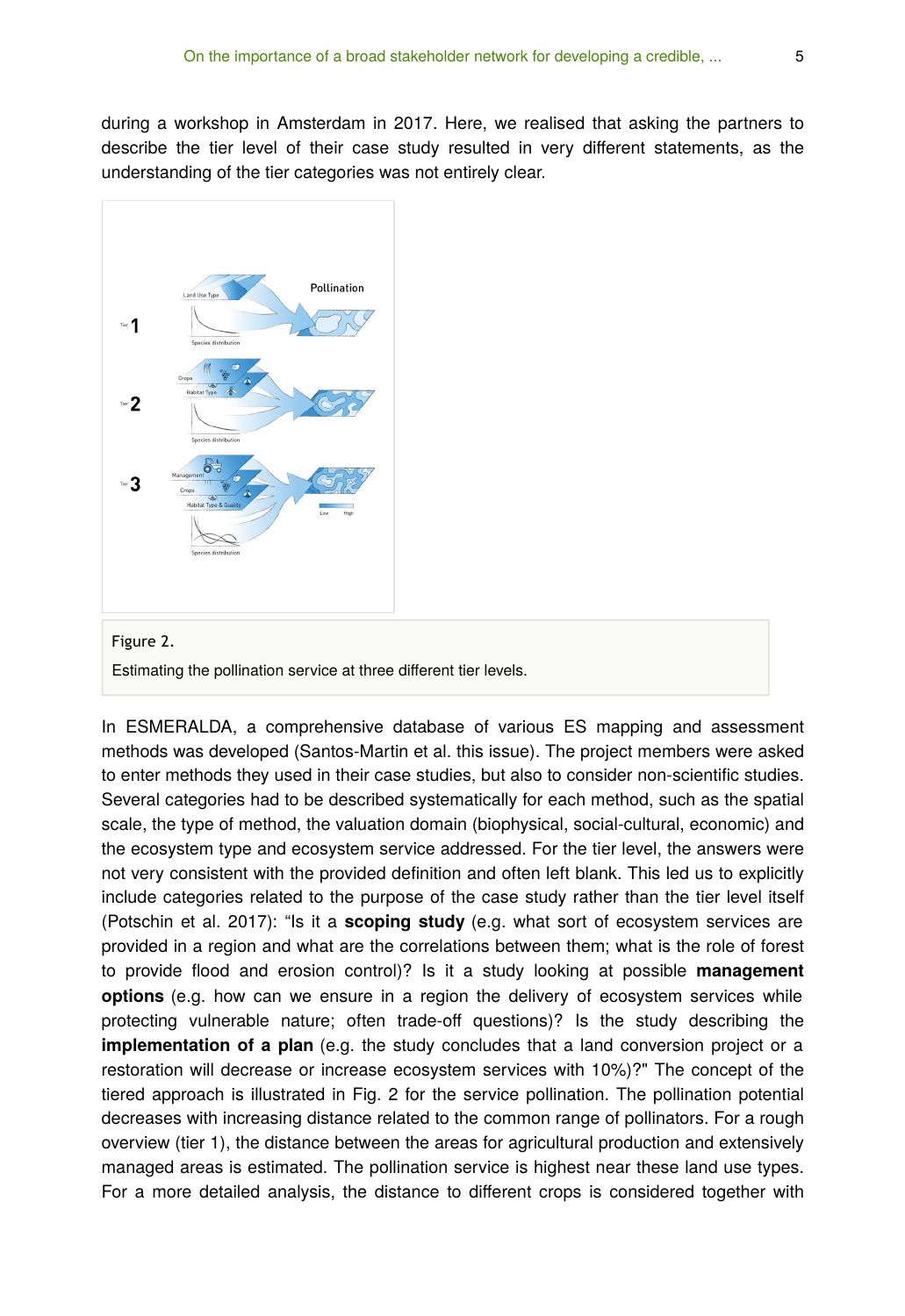suitable habitat types for pollinators (tier 2). This also allows for the consideration of the yield of specific crops. To understand the effect of a specific change in land use or land management for example (tier 3), the analysis considers different management practices and related characteristics such as pesticide use or the time the crops are harvested together with the habitat type and quality for several pollinator species.

A final decision about the tiered approach was the goal of a breakout session at the workshop in Madrid in 2017. In Madrid, we presented and discussed a first validation step, in which a small subsample of the ESMERALDA methods database was used to evaluate how the reported case studies could be linked to the tier levels. The discussion during the workshop revealed that the concept of the tiered approach had already been applied by several partners intuitively and seemed to be clear in its definition and application. In this workshop, the tiered approach was described as a useful tool for communication, particularly in stakeholder processes and to communicate the quality and origin of an ES map (Santos Martín et al. 2017). The stakeholder workshop in Plovdiv in 2017 had 83 registered participants from 30 European countries, which indicates that the ESMERALDA project has successfully established a network consisting of members from the European Commission, the MAES (Mapping and Assessment of Ecosystems and their Services\*6) working group, the ESMERALDA Science-Policy-Society Advisory Board SPSAB and the ESMERALDA project partners. During the discussions, it was agreed that more and specific guidance is needed in "what can and cannot be achieved by different methods" (Sieber et al. 2017). This can be supported by the developed tiered approach suggesting methods for a specific purpose and thus indicating what can be achieved or where other methods would be more suitable.

## **Outlook**

To better link the identified tier level to specific ES mapping and assessment methods and case studies, we will evaluate, in a next step, over 500 studies reported under the ESMERALDA project. This covers not only scientific literature but also reports and non-English literature (often referred to as "grey literature"). By doing so, we combine the selection of methods with other aspects such as the spatial scale, the type of ecosystem service addressed, the type of input data used in order to deliver a bundle of information together with the method selection. Finally, the identification of best practices will also allow making recommendations on the selection of ES mapping and assessment methods clearer and the application more useful, efficient and user-specific.

## **Acknowledgements**

The ESMERALDA project receives funding from the European Union's Horizon 2020 research and innovation programme under Grant Agreement No. 642007.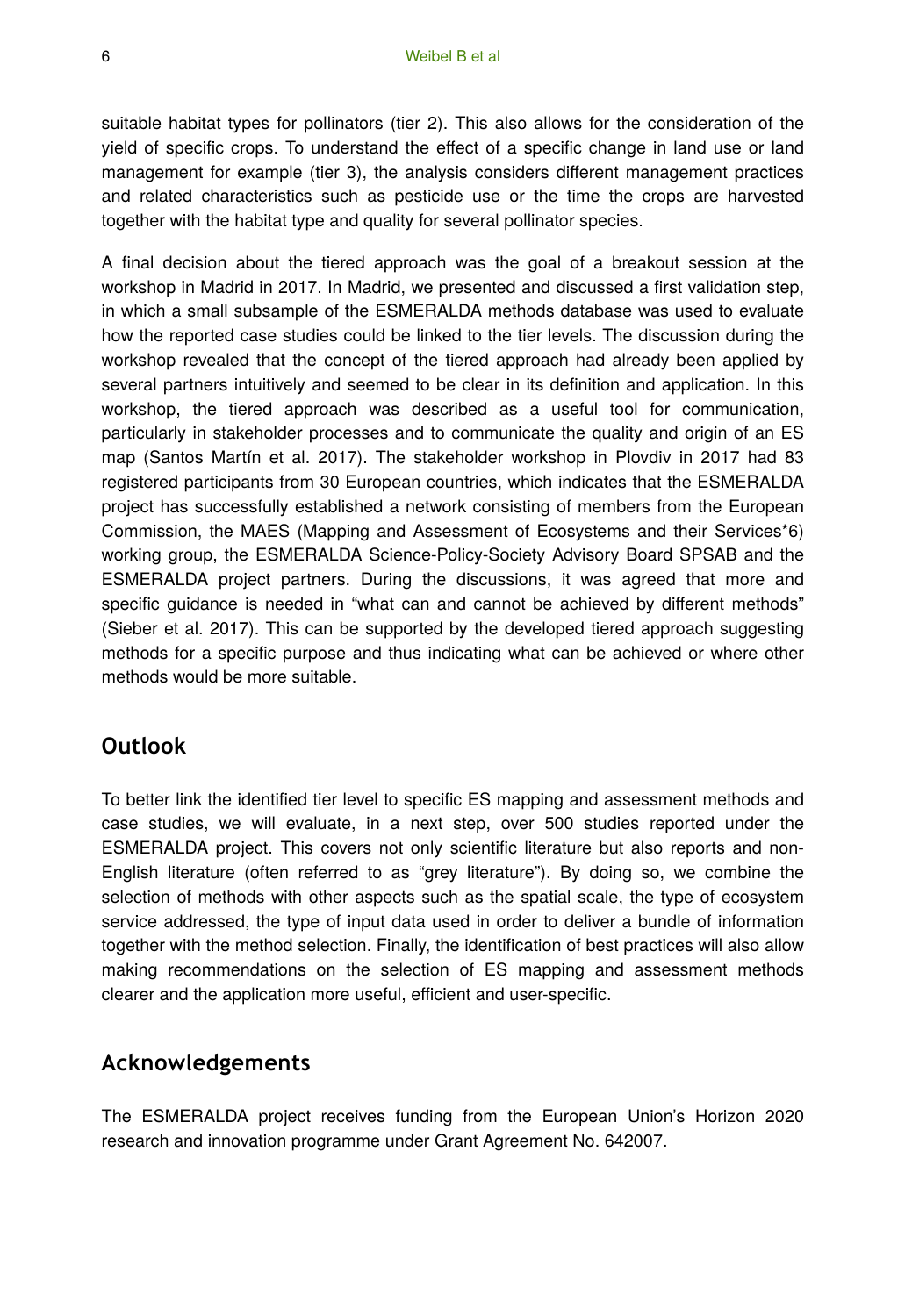# **Funding program**

European Union's Horizon 2020 research and innovation programme, Grant Agreement No. 642007

### **References**

- Bagstad K, Semmens D, Waage S, Winthrop R (2013) A comparative assessment of decision-support tools for ecosystem services quantification and valuation. Ecosystem Services 5: 27‑39.<https://doi.org/10.1016/j.ecoser.2013.07.004>
- Burkhard B, Kroll F, Müller F, Nedkov S (2012) Mapping ecosystem service supply, demand and budgets. Ecological Indicators 21: 17‑29. [https://doi.org/10.1016/](https://doi.org/10.1016/j.ecolind.2011.06.019) [j.ecolind.2011.06.019](https://doi.org/10.1016/j.ecolind.2011.06.019)
- Burkhard B, Maes J (Eds) (2017) Mapping Ecosystem Services. Pensoft Publishers, Sofia. [ISBN 978-954-642-852-3[\] https://doi.org/10.3897/ab.e12837](https://doi.org/10.3897/ab.e12837)
- Carpenter S, Mooney H, Agard J, Capistrano D, DeFries R, Díaz S (2009) Science for managing ecosystem services: Beyond the Millennium Ecosystem. Proceedings of the National Academy of Sciences 106 (5): 1305‑1312. [https://doi.org/10.1073/](https://doi.org/10.1073/pnas.0808772106) [pnas.0808772106](https://doi.org/10.1073/pnas.0808772106)
- Chaudhary S, McGregor A, Houston D, Chettri N (2015) The evolution of ecosystem services: A time series and discourse-centered analysis. Environmental Science & Policy 54: 25‑34.<https://doi.org/10.1016/j.envsci.2015.04.025>
- Costanza R, Groot Rd, Braat L, Kubiszewski I, Fioramonti L, Sutton P, Farber S, Grasso M (2017) Twenty years of ecosystem services: How far have we come and how far do we still need to go? Ecosystem Services 28: 1‑16. [https://doi.org/10.1016/](https://doi.org/10.1016/j.ecoser.2017.09.008) [j.ecoser.2017.09.008](https://doi.org/10.1016/j.ecoser.2017.09.008)
- Daily G, Polasky S, Goldstein J, Kareiva P, Mooney H, Pejchar L (2009) Ecosystem services in decision making: time to deliver. Frontiers in Ecology and the Environment 7 (1): 21‑28.<https://doi.org/10.1890/080025>
- ESMERALDA (2015) Description of Action DoA. EU Horizon 2020 ESMERALDA Project Grant Agreement No. 642007
- Grêt-Regamey A, Weibel B, Kienast F, Rabe S, Zulian G (2015) A tiered approach for mapping ecosystem services. Ecosystem Services 13: 16-27. [https://doi.org/10.1016/](https://doi.org/10.1016/j.ecoser.2014.10.008) [j.ecoser.2014.10.008](https://doi.org/10.1016/j.ecoser.2014.10.008)
- Grêt-Regamey A, Sirén E, Brunner SH, Weibel B (2017a) Review of decision support tools to operationalize the ecosystem services concept. Ecosystem Services 26: 306‑315. <https://doi.org/10.1016/j.ecoser.2016.10.012>
- Grêt-Regamey A, Weibel B, Rabe S, Burkhard B (2017b) A tiered approach for ecosystem services mapping. In: Maes J, Burkhard B (Eds) Mapping ecosystem services. Pensoft Publishers, Sofia. [ISBN 978-954-642-852-3]. [https://doi.org/10.3897/](https://doi.org/10.3897/ab.e12837) [ab.e12837](https://doi.org/10.3897/ab.e12837)
- Groot RS, Alkemade R, Braat L, Hein L, Willemen L (2010) Challenges in integrating the concept of ecosystem services and values in landscape planning, management and decision making. Ecological Complexity 7 (3): 260‑272. [https://doi.org/10.1016/](https://doi.org/10.1016/j.ecocom.2009.10.006) [j.ecocom.2009.10.006](https://doi.org/10.1016/j.ecocom.2009.10.006)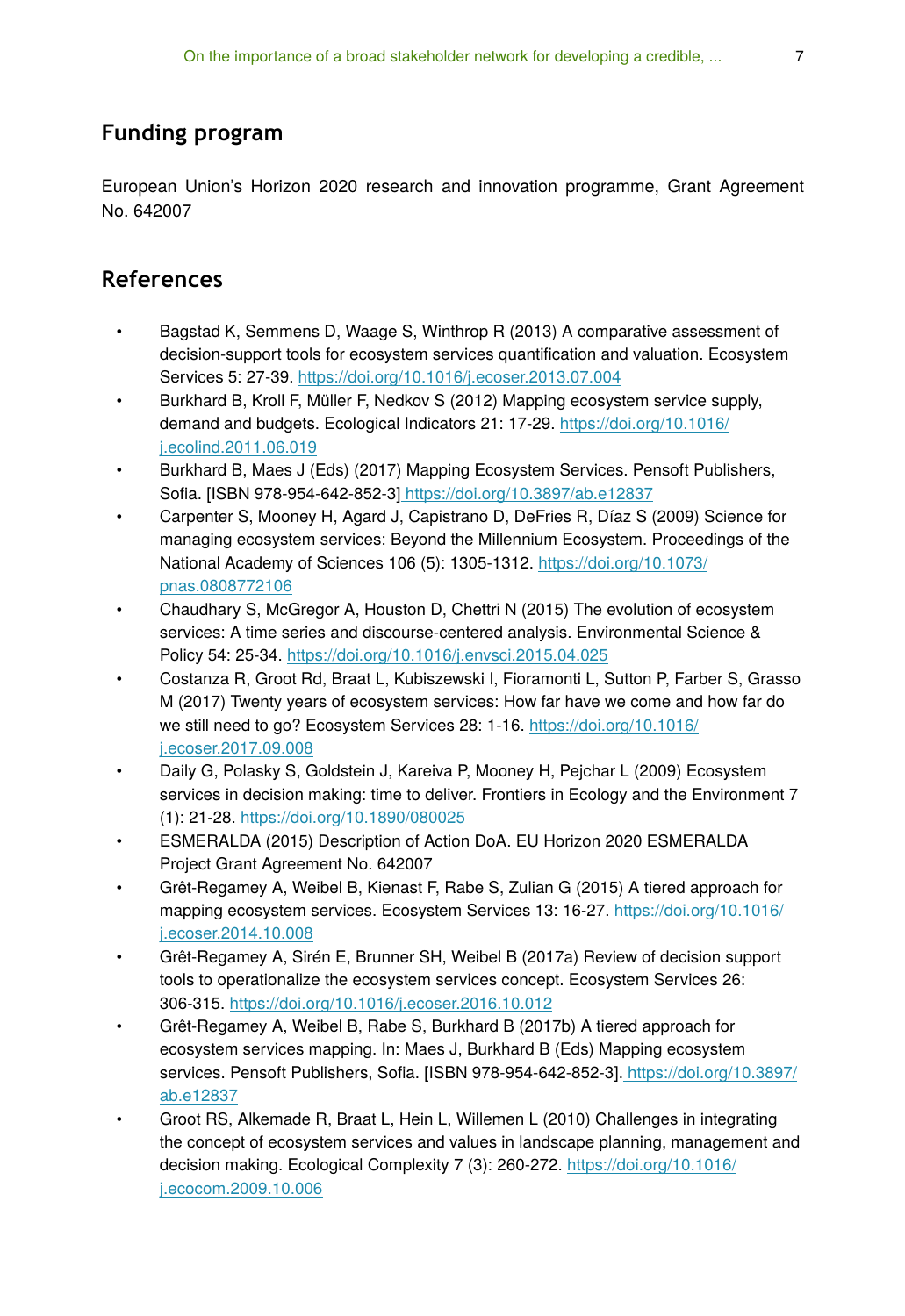- Harrison P, Dunford R, Barton D, Kelemen E, Martín-López B, Norton L, Termansen M, Saarikoski H, Hendriks K, Gómez-Baggethun E, Czúcz B, García-Llorente M, Howard D, Jacobs S, Karlsen M, Kopperoinen L, Madsen A, Rusch G, Eupen Mv, Verweij P, Smith R, Tuomasjukka D, Zulian G (2018) Selecting methods for ecosystem service assessment: A decision tree approach. Ecosystem Services 29: 481‑498. [https://](https://doi.org/10.1016/j.ecoser.2017.09.016) [doi.org/10.1016/j.ecoser.2017.09.016](https://doi.org/10.1016/j.ecoser.2017.09.016)
- Jacobs S, Martín-López B, Barton D, Dunford R, Harrison P, Kelemen E, Saarikoski H, Termansen M, García-Llorente M, Gómez-Baggethun E, Kopperoinen L, Luque S, Palomo I, Priess J, Rusch G, Tenerelli P, Turkelboom F, Demeyer R, Hauck J, Keune H, Smith R (2018) The means determine the end – Pursuing integrated valuation in practice. Ecosystem Services 29: 515‑528. <https://doi.org/10.1016/j.ecoser.2017.07.011>
- Kareiva P, Tallis H, Ricketts T, Daily G, Polasky S (2011) Natural capital. Theory & practice of mapping ecosystem services. Oxford Univ. Press (Oxford biology, Oxford. URL:<http://www.loc.gov/catdir/enhancements/fy1112/2010942945-b.html> [ISBN 9780199588992]
- Kopperoinen L, Maes J, Streberová E, Pártl A, Pitkänen K, Virag-Prokai R (2016) Ecosystem service mapping and assessment gaps in EU member states and recommendations to overcome them; Deliverable 2.2. EU Horizon 2020 ESMERALDA Project, Grant agreement No. 642007
- Maes J, Egoh B, Willemen L, Liquete C, Vihervaara P, Schägner JP, Grizzetti B, Drakou E, Notte AL, Zulian G, Bouraoui F, Paracchini ML, Braat L, Bidoglio G (2012) Mapping ecosystem services for policy support and decision making in the European Union. Ecosystem Services 1 (1): 31‑39. <https://doi.org/10.1016/j.ecoser.2012.06.004>
- Malinga R, Gordon L, Jewitt G, Lindborg R (2015) Mapping ecosystem services across scales and continents – A review. Ecosystem Services 13: 57‑63. [https://](https://doi.org/10.1016/j.ecoser.2015.01.006) [doi.org/10.1016/j.ecoser.2015.01.006](https://doi.org/10.1016/j.ecoser.2015.01.006)
- Millennium Ecosystem Assessment (2005) Ecosystems and human well-being. Synthesis. Island Press, Washington DC. [ISBN 1-59726-040-1]
- Polasky S, Carpenter S, Folke C, Keeler B (2011) Decision-making under great uncertainty: environmental management in an era of global change. Trends in Ecology & Evolution 26 (8): 398‑404.<https://doi.org/10.1016/j.tree.2011.04.007>
- Potschin M, Santos Martin F, Arany I, Brander L, Nedkov S, Vihervaara P, Viinikka A (Eds) (2017) ESMERALDA Method Database guidelines. EU Horizon 2020 ESMERALDA Project, Grant agreement No. 642007
- Santos Martín F, Carlos M, Pitkänen K, Viinikka A, Adem Esmail B, Burkhard B, Geneletti D, Kopperoinen L, Nedkov S, Potschin M (2017) ESMERALDA Workshop V on testing the methods across biomes and regions. EU Horizon 2020 ESMERALDA Project, Grant Agreement No. 642007
- Sieber I, Bicking S, Adem Esmail B, Arnell A, BROWN C, Santos-Martín F, Nedkov S, Stoev P, Geneletti D, Maes J, Kopperoinen L, Potschin-Young M, Burkhard B (2017) ESMERALDA Mid-term project Meeting and Workshop VI on Flexible methods for mapping and assessing ecosystem services. EU Horizon 2020 ESMERALDA Project, Grant Agreement No. 642007
- Sukhdev P, Wittmer H, Miller D (2014) The Economics of Ecosystems and Biodiversity (TEEB): Challenges and Responses. In: Helm D, Hepburn C (Eds) Nature in the Balance: The Economics of Biodiversity. Oxford University Press, Oxford. [ISBN 9780199676880][. https://doi.org/10.1093/acprof:oso/9780199676880.001.0001](https://doi.org/10.1093/acprof:oso/9780199676880.001.0001)